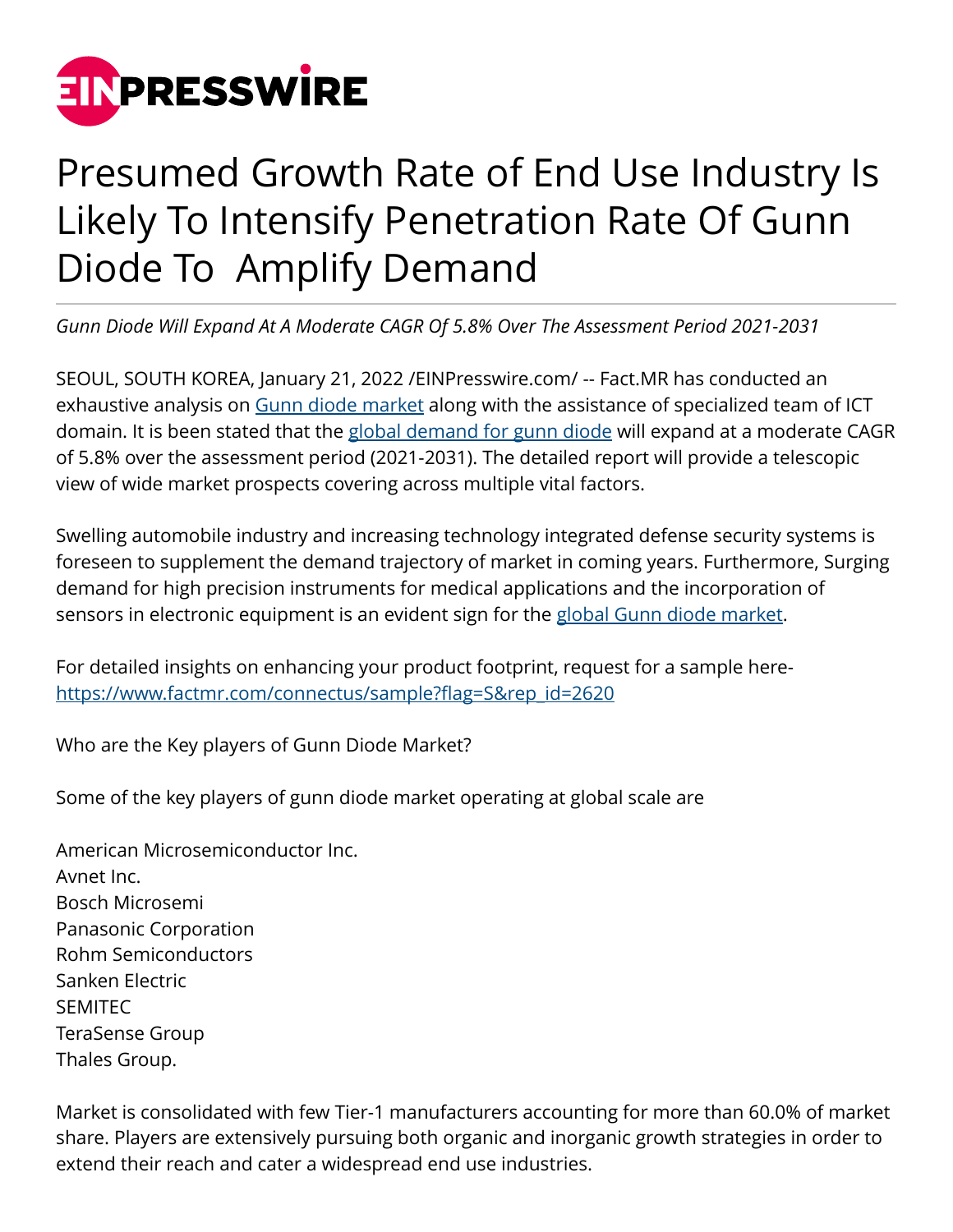What is driving demand for Gunn Diode?

As prior mentioned automobile and defense security systems is presumed to impetus demand over the next decade owing to multiple applications. Adaptive cruise control, advance driver assistance system, Tactical area defense alerting radar are some of the crucial end use vertical which are expected to propel demand and influence the growth curve over a long span.

Potential to convert the energy of a constant voltage power source into high frequency oscillation despite relying on PN junction or the avalanche principle. Whereas, it is only composed of n doped semiconductor which might substantially decrease the overall cost and subsequently increase the penetration rate.

Capability of emergence in multiple industries across multitude avenues including moisture content measurement, barrier operation, automatic door opening system, level sensor, linear distance indicator and intruder alarm are compel to bolster demand for gunn diode on global scale over the next decade.

Prominent end use industries who significantly contributes in demand of gunn diode are primarily leaned to integrate sensor in various products in order to gain technological advancement to cater a wide consumer base worldwide.

Presumed growth rate of end use industry is likely to intensify the penetration rate of gunn diode resulting and amplify the demand. The market is expected to unfold immense end use vertical where gunn diode can mark dominance on the back of multiple aforementioned key driving factors.

For critical insights on this market, request for customization here [https://www.factmr.com/connectus/sample?flag=RC&rep\\_id=2620](https://www.factmr.com/connectus/sample?flag=RC&rep_id=2620)

Key Segments

By End Use Industry

Industrial Automotive Defense Railways **Others** 

By Application

ACCS (Adaptive Cruise Control System)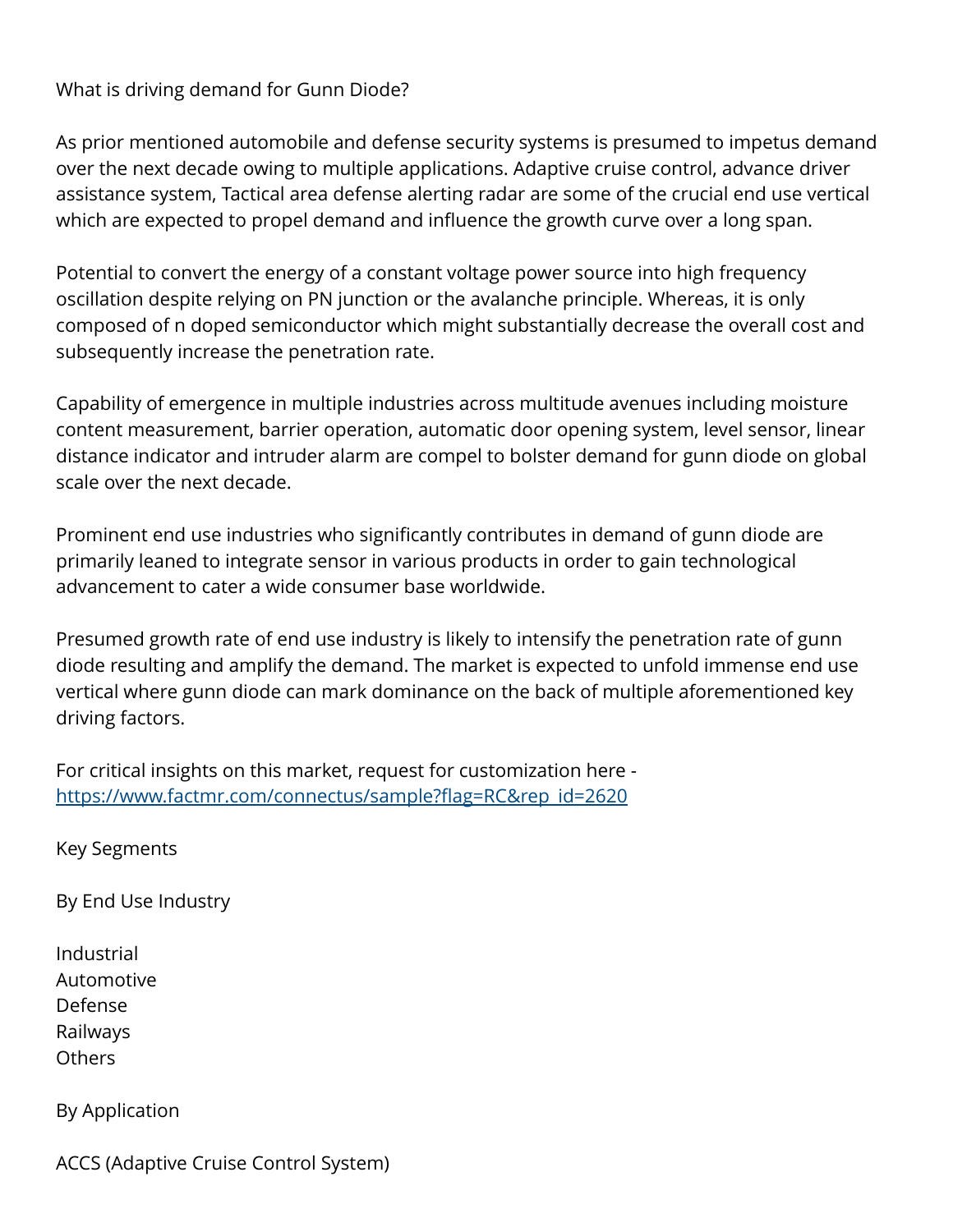ADAS (Advance Driver Assistance System) TADAR (Tactical Area Defense Alerting Radar) Medical Imaging for Tumor Detection Detecting Trespassers Communication System Others By Region North America US & Canada Latin America Brazil, Mexico, Argentina & Rest of Latin America Europe Germany, France, Italy, Spain, U.K., Benelux, Russia, and Rest of Europe East Asia China, Japan, South Korea South Asia India, Thailand, Malaysia, Indonesia and Rest of South Asia Oceania Australia and New Zealand Middle East and Africa GCC Countries, Turkey, South Africa, and Rest of Middle East & Africa Geographical Outlook

Fact.MR analysis on "Gunn Diode Market" shed light on six prominent regions including North America, Latin America, Europe, East Asia, South Asia & Oceania and Middle East & Africa. Among all these key regions North America is evaluated to steer over the demand and apprehends a commanding position attributed to established end use industry and mature market.

Swelling innovation in automobile industry like cruise control and ADAS (Advance driver assistance system) coupled with exponentially growing discriminatory income may led to increase the demand for automobiles and the subsequent impact will be witnessed for gunn diode.

North America is presumed to account for the highest global revenue share in global market over the next decade. Owing to multiple established end use industries and robust manufacturing infrastructure North America is foreseen to dominate in terms of both value and volume. U.S seems to be the most prominent country under this region expected to corner roughly 90.0% of market share. Whereas, Canada is expected to register a moderate growth rate over the forecast period.